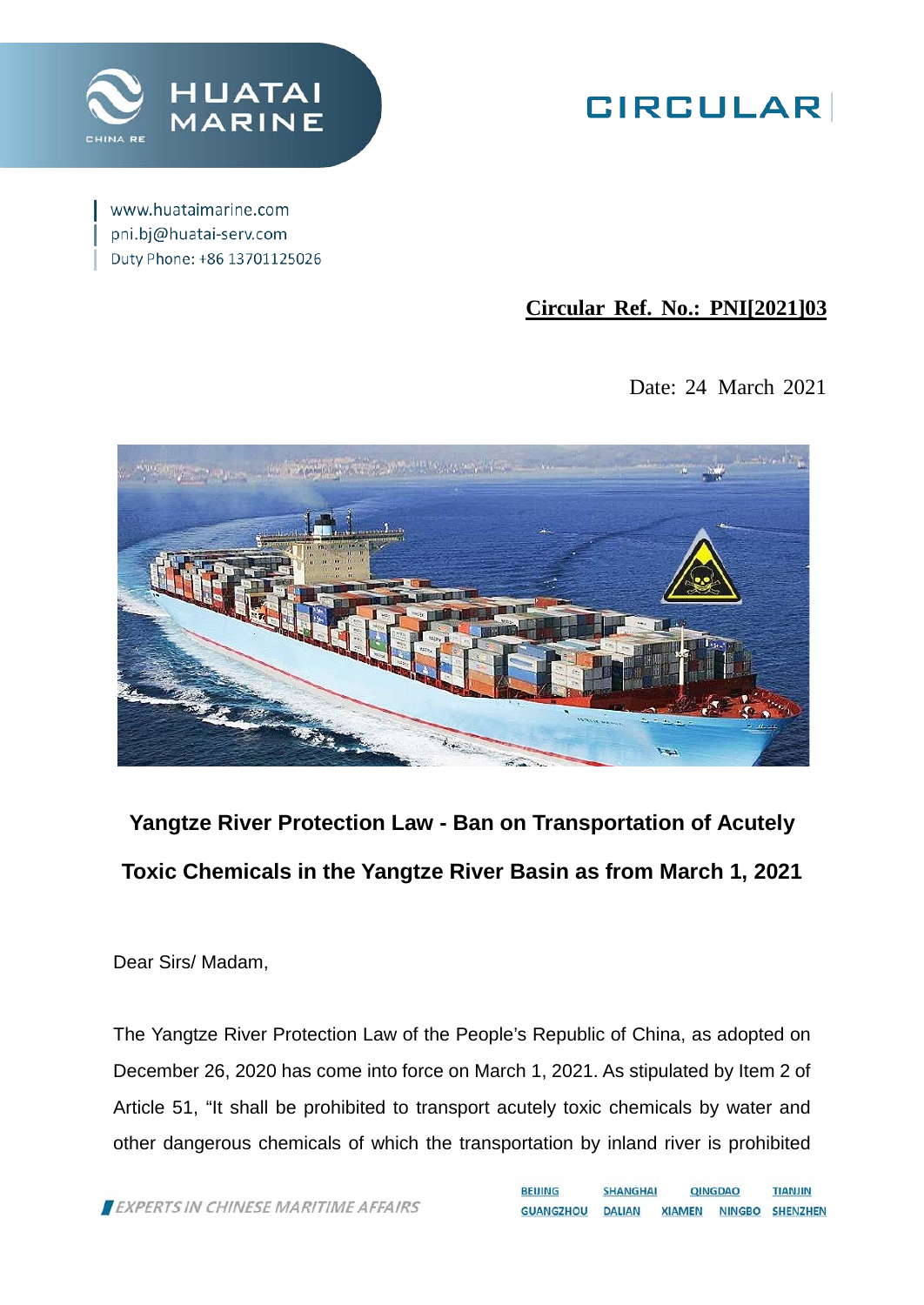under the provisions issued by the state in the Yangtze River Basin".

For the implementation of the Law, Shanghai MSA issued a Notice on Implementing the Requirements of the Yangtze River Protection Law to Prohibit the Transportation of Acutely Toxic Chemicals and Other Goods in the Shanghai Section of the Yangtze River (hereinafter referred to as 'Notice') on February 18, 2021.

The content of the Notice is hereby interpreted for the reference of the Clubs and their Members.

# *What Kinds of Goods are Banned Under the Law?*

### **As stipulated by the Law, the following goods are banned:**

- i. acutely toxic chemicals
- ii. other dangerous chemicals of which the transportation by inland river is prohibited under the provisions issued by the state

## **The Notice specifies the two types of goods as follows:**

- i. 'acutely toxic chemicals' means: The chemicals marked as 'acute toxicity' in the remarks column of the Catalogue of Hazardous Chemicals (2015 Edition).
- ii. 'other dangerous chemicals forbidden to be transported by inland river' means: The chemicals listed in the Catalogue of Prohibited Dangerous Chemicals by Inland River (2019 Edition), which comprises **228 types** of dangerous chemical cargo totally forbidden to be transported by inland river regardless of its packing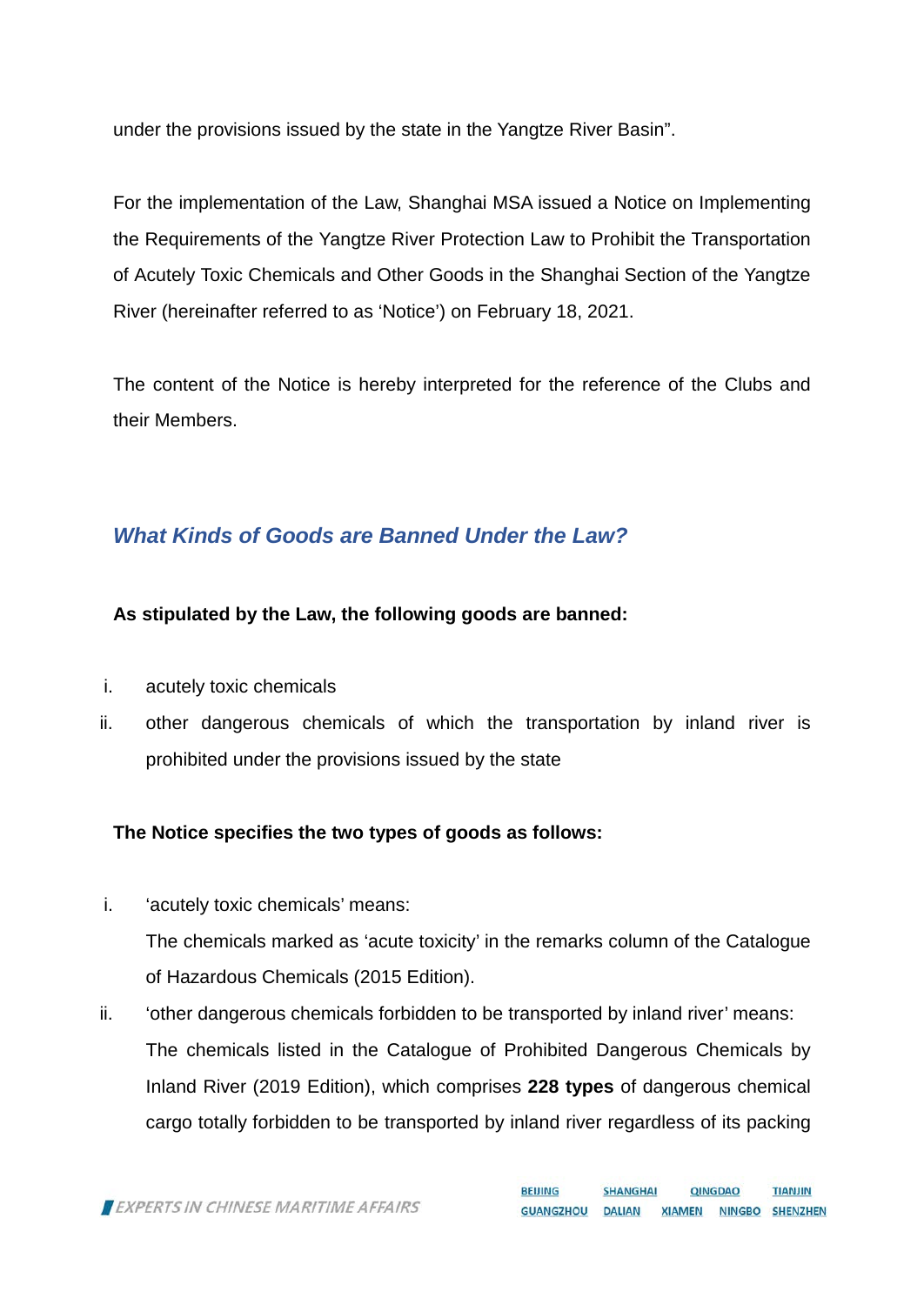and the other **85 types** of dangerous chemical cargo forbidden to be transported by inland river in bulk, but can be shipped in packaged form, including steel cylinders, portable tanks, containers, etc.

## *Area of Banned Waters*

The Yangtze River Protection Law applies throughout the Yangtze River Basin, while the Notice is only for the Shanghai section of the Yangtze River.

Being the mouth of the Yangtze River, a part of the water area of Shanghai belongs to the Yangtze River Basin.

#### *\*Waters and wharfs in the Yangtze River Basin:*

'Shanghai section of Yangtze River' refers to the waters of Yangtze River between the longitude line 122°29'38.6 "E and the lines connecting Liu Hei Wu (near the lower reaches of Liuhe River Mouth) and Shi Xin Gan (near Shiqiao River Mouth on Chongming Island).

The Yangtze River Protection Law also applies for the Huangpu River, which is a tributary of the Yangtze River.

#### **'Shanghai section of Yangtze River' mainly contains the following wharfs:**

Pudong Dongfang Storage Tank Wharf, Shanghai Sewage Plant Wharf, Phase 1 to Phase 6 Container Wharf in Shanghai, Chongming Public Freight Wharf, Wusong Jungong Road Wharf, Baosteel Chemical Production Wharf.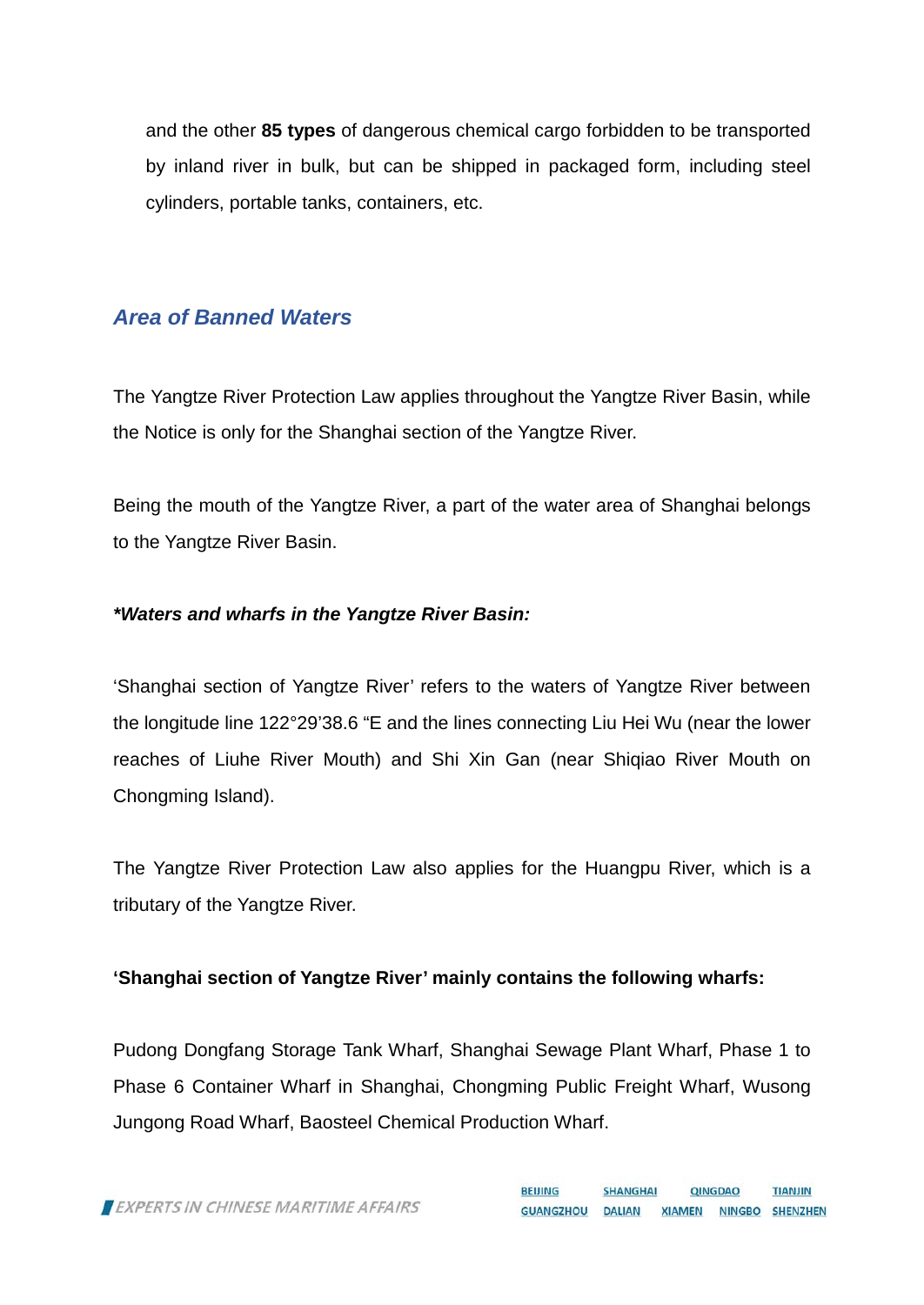#### *\*Waters and wharfs NOT in the Yangtze River Basin:*

Yangshan Deep-Water Port does not belong to the Yangtze River Basin prescribed in the Law.

### *Implementation Process and Impact on Shipowners*

As from March 1, 2021, when the Yangtze River Protection Law came into force, all acutely toxic chemicals, regardless of its packing, imported, exported, transited or transferred in the Yangtze River Basin will be subject to the transportation ban. All types of vessels, including Liquefied vessel, bulk carrier, general cargo carrier and container vessel shall comply with the law.

#### *\*Additional documentation required when declaration:*

MSDS (Material Safety Data Sheet) and Commitment Letter must be provided for all substances under the UN number (Major Categories) corresponding to the CAS number of acutely toxic substances. Both MSDS and Commitment Letter shall be provided by the Freight Forwarder when making the declaration. The Shipping Agent shall provide only a Commitment Letter that the entire cargo is non-acute toxicity and it is not necessary to submit MSDS repeatedly. MSDS can also be provided if the information obtained by the Shipping Agent is not consistent with the Freight Forwarder or if it is deemed necessary.

The Commitment Letter shall contain the following elements: Cargo description, CAS Number, Hazard Class, UN number, Container Number and Bill of Lading Number.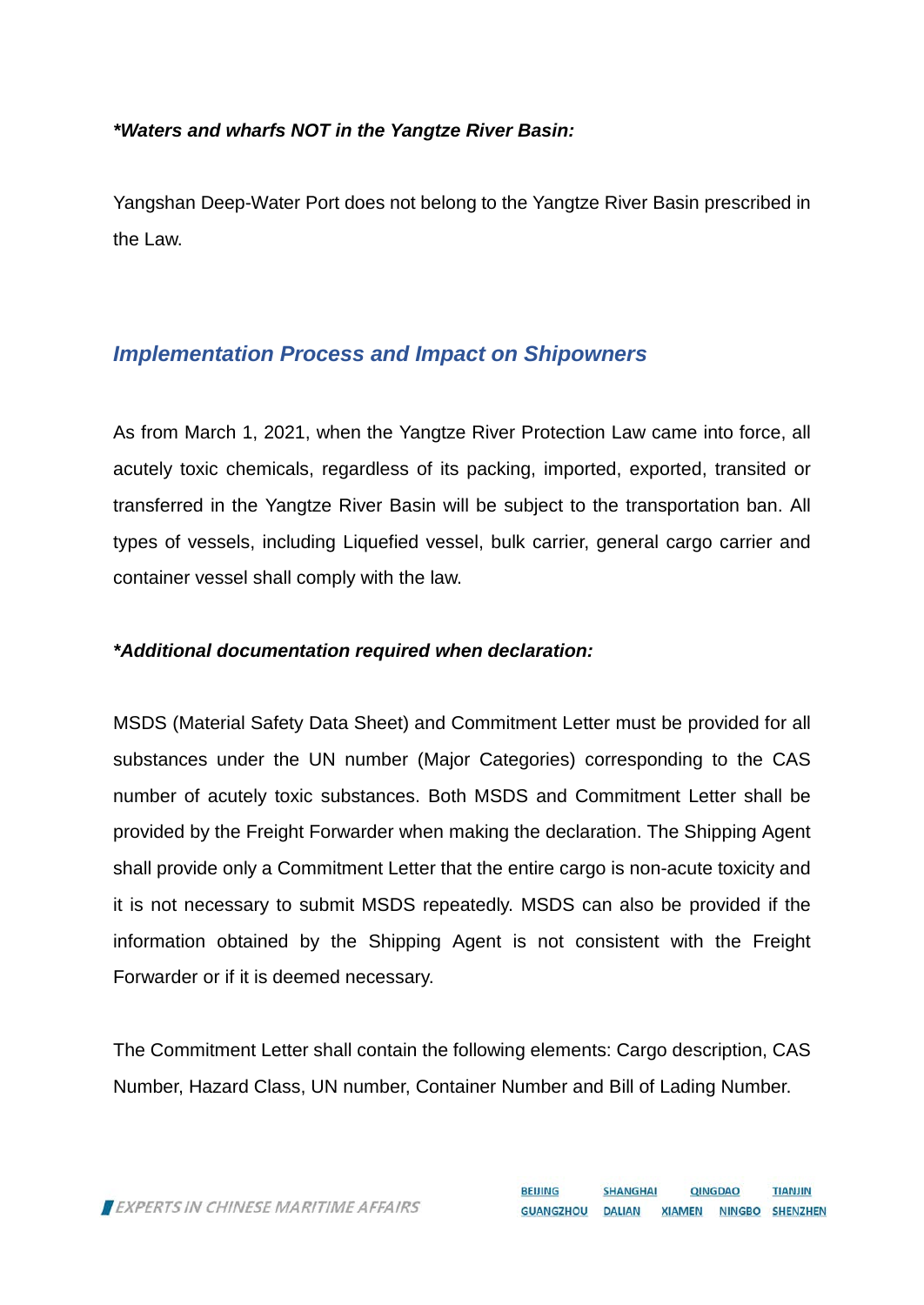# *Legal Liability*

In accordance with Article 90 of the Yangtze River Protection Law, penalties for violations of the law include:

- i. order the violator to take corrective actions, confiscate its illegal income, impose a fine of not less than 200,000 yuan but not more than two million yuan on the violator;
- ii. a fine of not less than 50,000 yuan but not more than 100,000 yuan on each of the directly liable person in charge and other directly liable persons;
- iii. for serious violation, order the suspension of business for consolidation or suspend the relevant permit.

The object of punishment is mainly directed at the Carrier. But if the Shipper or the owners of the cargo falsely declare the banned cargo, resulting in the Carrier in the complete ignorance of the circumstances of transport, the Maritime Authorities will also impose penalties on the Shipper according to the provisions of the law.

### *Advice to the Club/Members*

- i. When Members are doubtful of the description of cargo to be carried, they are suggested to request the Shippers to submit all relevant information of the cargo, including CAS number, UN number, Customs official name of the cargo, technical specification etc.
- ii. When the content of cargo to be carried is not clear, especially when the cargo is a chemical mixture, Members are suggested to seek advice from a competent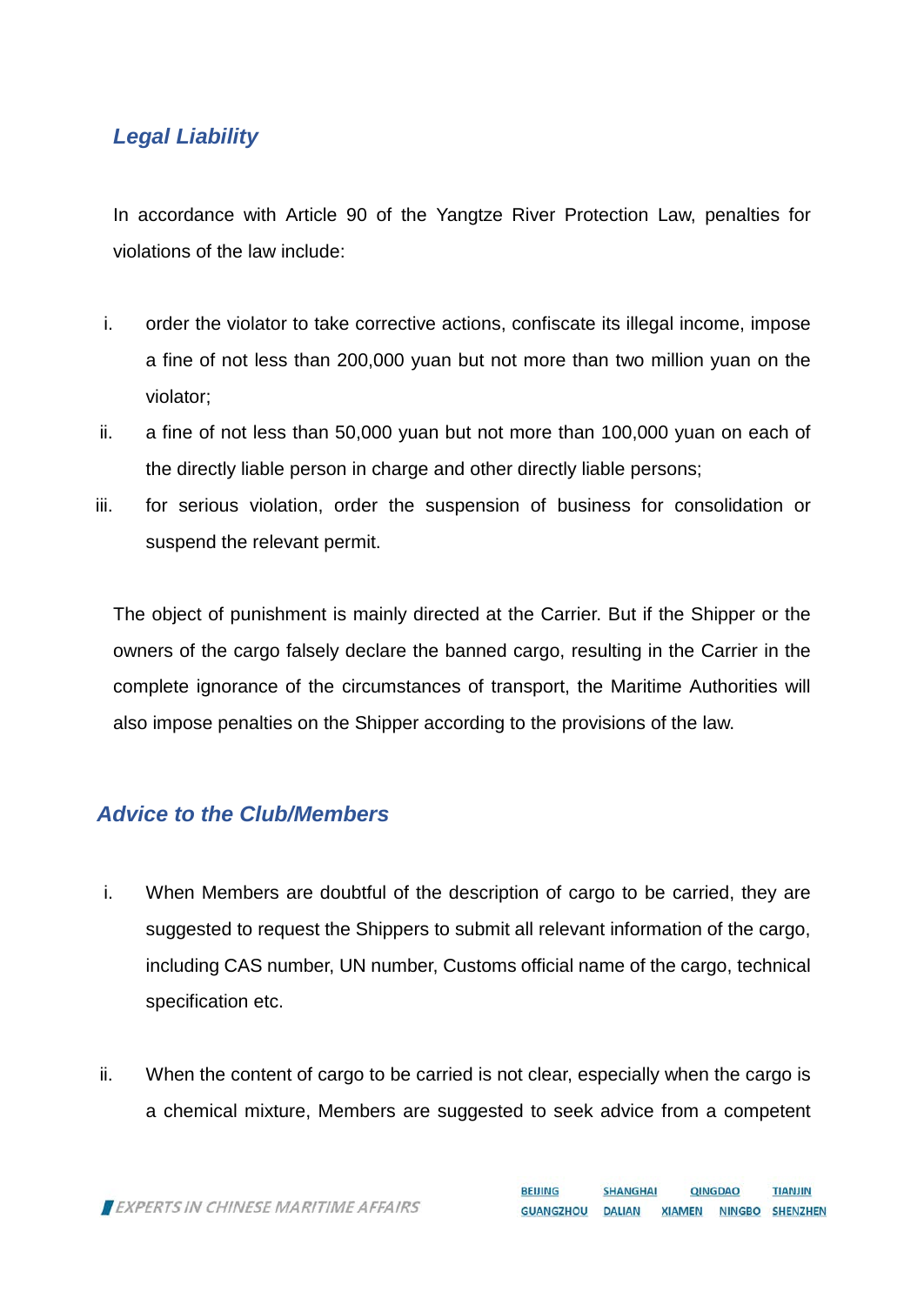chemical expert through the Club's correspondent.

- iii. Members should be cautious to accept any booking from an unknown or a small company. When applicable, the Shippers should be asked to submit a proper LOI issued by a reliable party before accepting their booking.
- iv. Excessive interpretation on the Yangtze River Protection Law is NOT suggested. According to Shanghai MSA, the enforcement of the law shall not affect the normal transport of goods. To assist the relative party with complying with the law, the Authorities will indicate to the Ship agent when the declared cargo is involved in the acutely toxic and is banned for transportation.

We hope the above is of assistance. Any query, please contact us.

Best regards,

平利良

Yu Limin President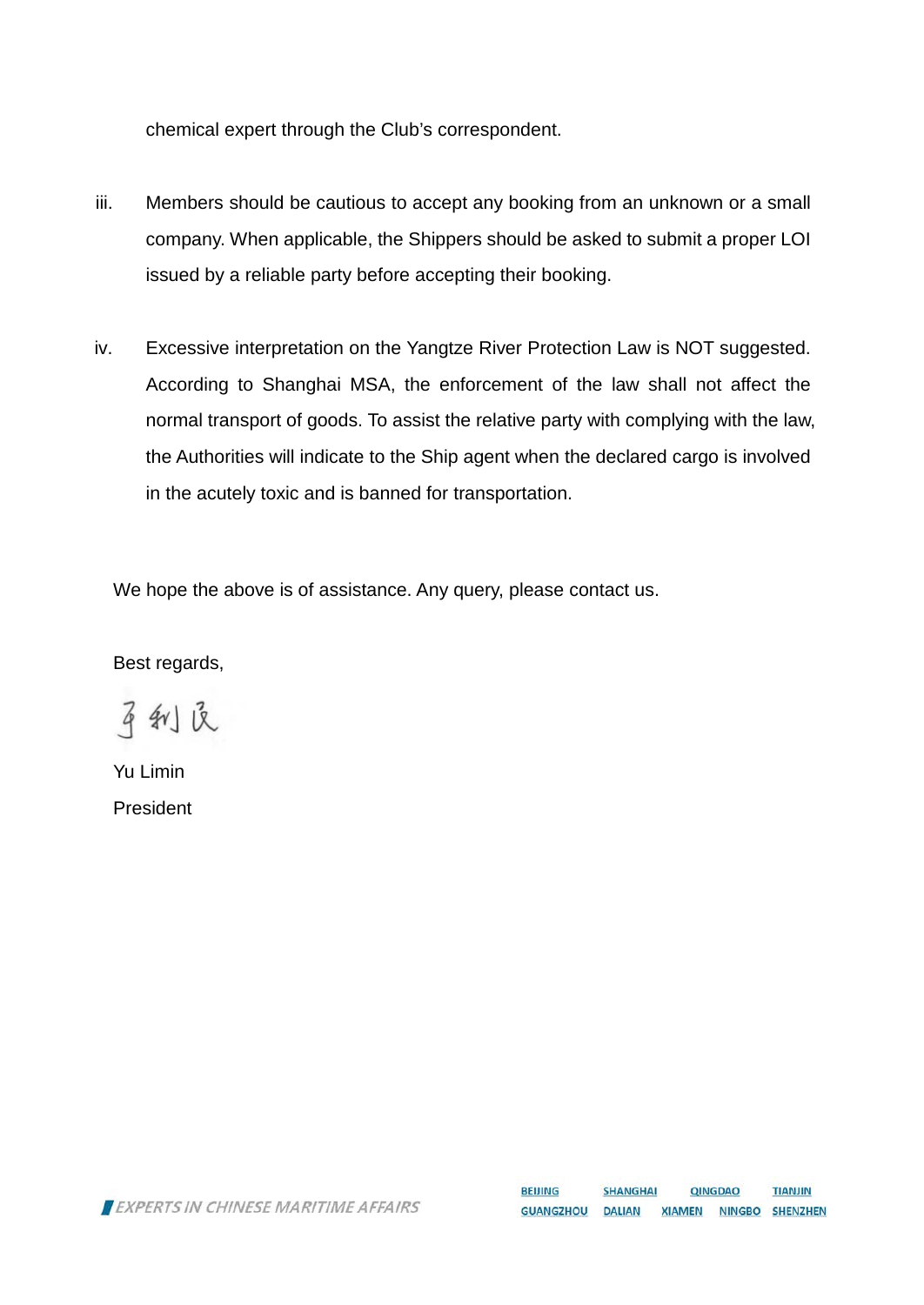#### *Q&A*

**Q: According to the Catalog of banned cargo, CAS 16752-77-5 corresponds to UN 3018. But our company's cargo is UN2757, CAS 16752-77-5. In this case, is it a banned cargo or not?**

A: The CAS number refers to the unique registration number of the chemical by the Chemical Abstracts Service of the United States. The CAS number shall prevail when ascertaining the consignment is banned or not. If a CAS number is classified as acutely toxic, it is within the scope of the banned cargo.

**Q: An example of a hazardous chemical with UN number 2811, if its CAS number is not listed in the Catalogue of Hazardous Chemicals (2015 Edition) and List of Banned Dangerous Chemicals in Inland Rivers (2019 Edition, China), is it allowed to be transported on the Shanghai section of the Yangtze River?**

A: Goods with UN number 2811, if their CAS number is not listed in the Catalogue of Hazardous Chemicals (2015 edition) and the Catalog of Prohibited Dangerous Chemicals in Inland Waters (2019 edition), or its CAS number is listed in the "Catalogue of Hazardous Chemicals" (2015 edition) but the corresponding remarks column is not marked "acutely toxic," which is not subject to the transportation ban requirements for the Shanghai section of the Yangtze River.

**Q: Is it necessary to provide the CAS number when submitting the declaration of carriage of dangerous goods by sea to the maritime department after March 1, 2021?**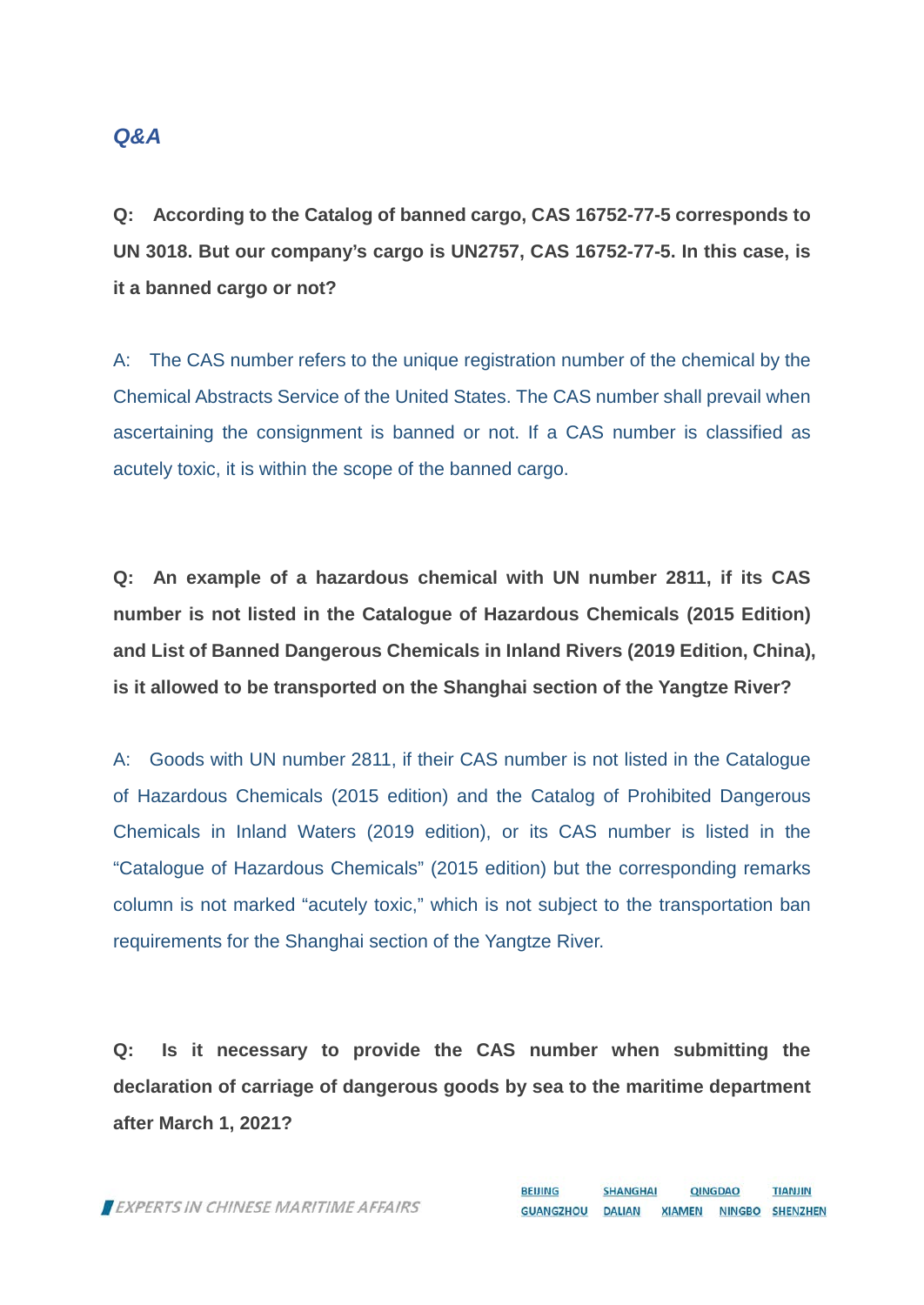A: If the UN number of the declared dangerous goods by sea belongs to the banned goods listed in the Catalogue of Hazardous Chemicals (2015 Edition) and the List of Banned Dangerous Chemicals in Inland Waters (2019 Edition), a further chemical safety technical specification for the dangerous goods shall be provided with the CAS number for the goods.

*Free Translation*

# **Notice on Implementing the Requirements of the Yangtze River Protection Law to Prohibit the Transportation of Acutely Toxic Chemicals and Other Goods in the Shanghai Section of the Yangtze River**

To: Parties Concerned

The Yangtze River Protection Law of the People's Republic of China (hereinafter referred to as "Protection Law") was adopted at the  $24<sup>th</sup>$  Meeting of the Standing Committee of the 13<sup>th</sup> National People's Congress on December 26, 2020, and has come into effect on March 1, 2021.

Item 2 of Article 51 of the Law stipulates that "It shall be prohibited to transport acutely toxic chemicals by water and other dangerous chemicals of which the transportation by inland river is prohibited under the provisions issued by the State in the Yangtze River Basin". According to the Article, "acutely toxic chemicals" and "other dangerous chemicals of which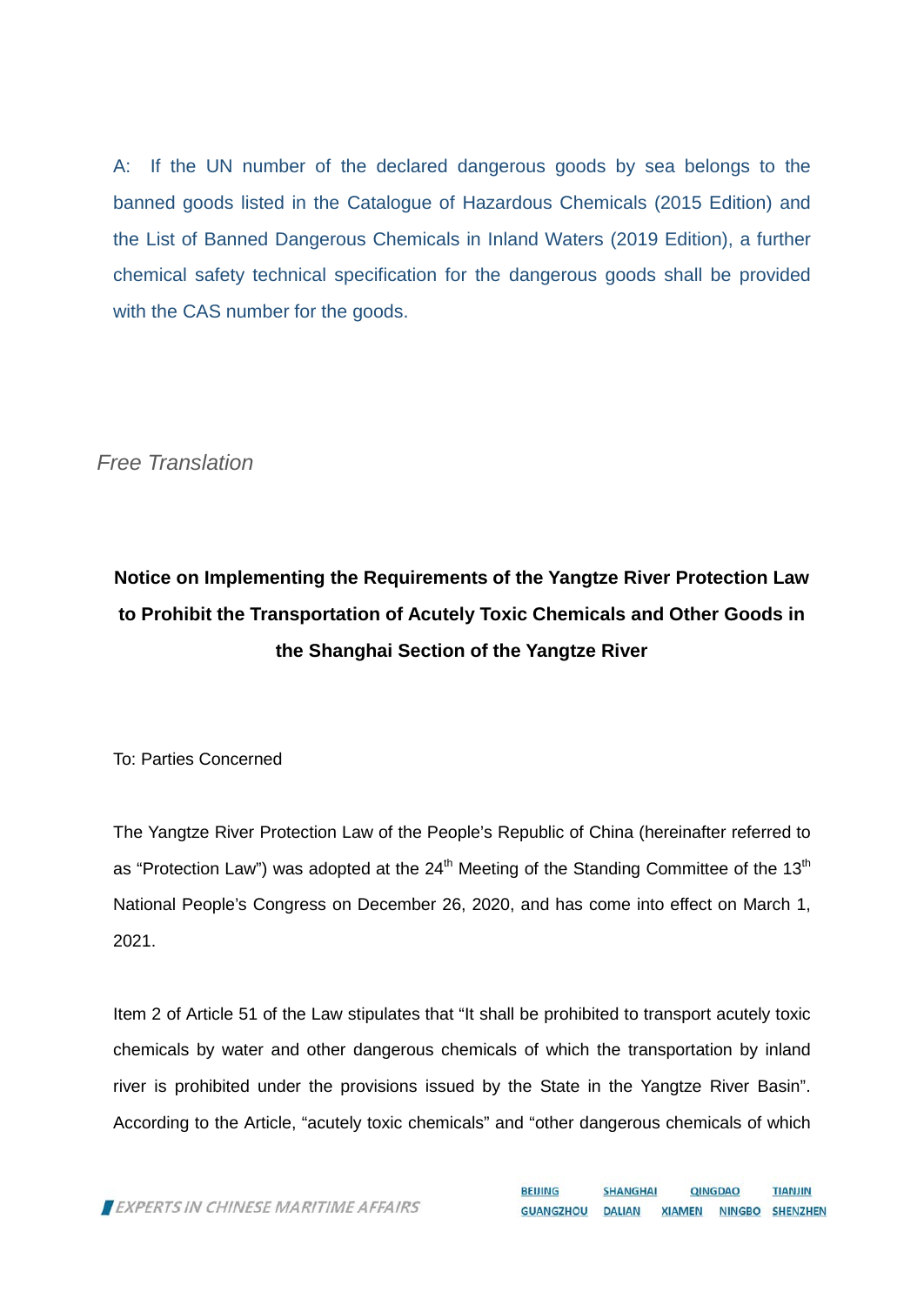the transportation by inland river is prohibited by the state" are the prohibited goods in the Yangtze River Basin.

According to item 3 of Article 54 of the Regulations on the safety management of hazardous chemicals, the scope of "acutely toxic chemicals" referred to in the Protection Law shall be the chemicals marked as "acutely toxic" in the remarks column of the Catalogue of Hazardous Chemicals (2015 Edition) (see Annex 2) formulated by the State Administration of Work Safety together with the Ministry of Industry and Information Technology; and the "other dangerous chemicals of which the transportation by inland river is prohibited under the provisions issued by the state" refers to the chemicals listed in the Catalogue of Prohibited Hazardous Chemicals in inland rivers (version 2019) (see Annex 3) formulated by the Ministry of Transport and the Ministry of Ecological Environment.

According to Article 2 of the Protection Law, the Shanghai section of the Yangtze River belongs to the main section of the Yangtze River in Shanghai as specified in the Protection Law. From March 1, 2021, it shall be prohibited to import and export, transit and transfer the prohibited goods mentioned above, including transportation in bulk or in package by ship. In accordance with the provisions of Article 90, those who violate the provisions shall be ordered by the competent Transportation Department of the people's government of the county or above level or the maritime administrative authority to make rectification, and their illegal gains shall be confiscated, and they shall also be fined not less than CNY 200,000 but not more than CNY 2,000,000, and the persons in charge and other persons liable directly shall be fined not less than CNY 50,000 but not more than CNY 100,000; In serious cases, it shall be ordered suspension of business for consolidation or its relevant permit shall be suspended.

For implementation of the requirements of the Protection Law, the shipping enterprises of Shanghai port should place great attention to the aforesaid requirements. As from March 1, 2021, it is strictly prohibited for ships to carry acutely toxic substances and other dangerous